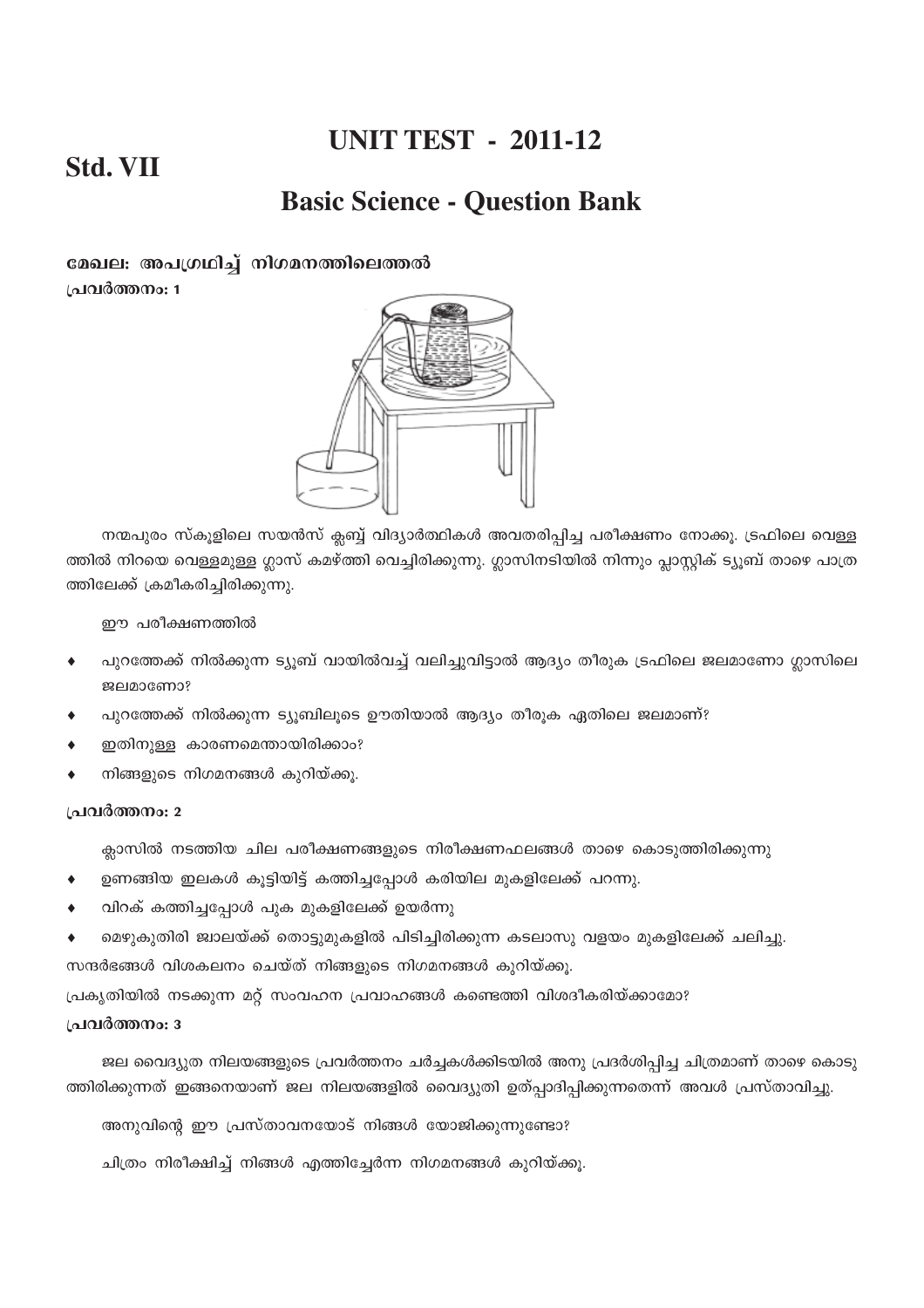

#### പ്രവർത്തനം: 4

വർഷങ്ങളായി ജൈവകൃഷിയിൽ വൻവിജയം നേടിക്കൊണ്ടിരിക്കുന്ന ഒറ്റപ്പുഴ കുടുംബശ്രീ യൂണിറ്റ് അംഗ ങ്ങളുമായി നടത്തിയ അഭിമുഖത്തിൽ അവരുടെ കൃഷിരീതികളുടെ പ്രത്യേകതകളെക്കുറിച്ച് സൂചിപ്പിച്ച കാര്യങ്ങ ളാണ് താഴെ തന്നിരിക്കുന്നത്.

- ഒരേ കൃഷിസ്ഥലത്ത് വ്യത്യസ്ത വിളകൾ മാറി മാറി കൃഷി ചെയ്യുന്നു.  $\blacktriangle$
- എള്ള്, പയറ്, മുതിര തുടങ്ങിയവ ഇടവിളയായി ചെയ്യുന്നു.
- ജൈവവളം കൂടുതലായും രാസവളം അത്യാവശ്യത്തിനും ഉപയോഗിക്കാം.
- കൃഷിക്കു ശേഷം സസ്യഭാഗങ്ങൾ കൃഷിസ്ഥലത്ത് ഉപേക്ഷിക്കുന്നു

കുടുംബശ്രീ യൂണിറ്റിന്റെ കൃഷിരീതിയോട് നിങ്ങൾ യോജിക്കുന്നുണ്ടോ? എന്തുകൊണ്ട്? നിങ്ങളുടെ അഭി പ്രായത്തെ സാധൂകരിക്കുക.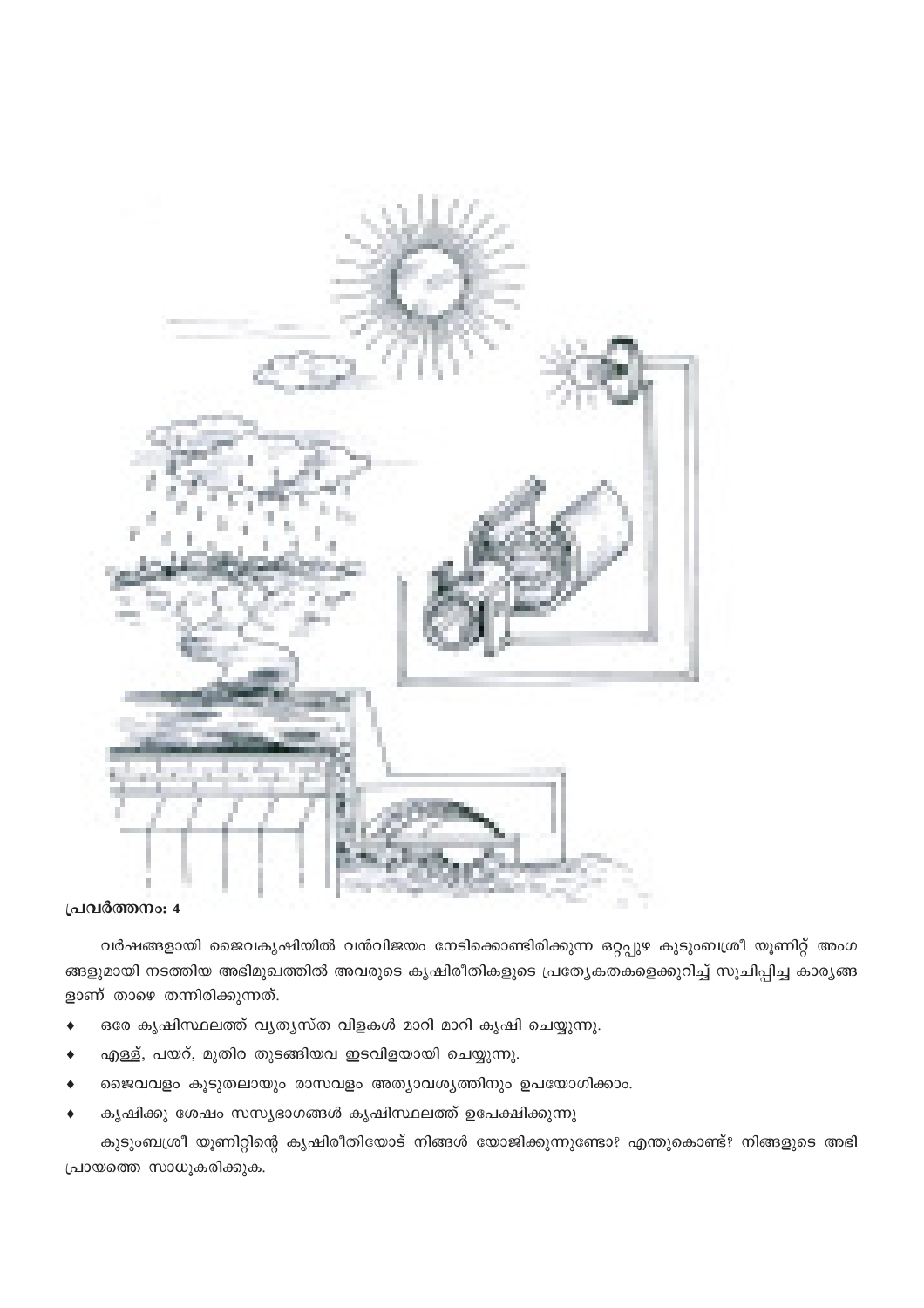#### പ്രവർത്തനം: 5

സയൻസ് ക്ലബിന്റെ ആഭിമുഖ്യത്തിൽ ക്ലാസിലെ കുട്ടികളുടെ കുടിവെള്ളം പരിശോധിക്കുകയുണ്ടായി. വെള്ള ത്തിന്റെ ചില സാമ്പിളുകളിൽ കണ്ടെത്തിയ കാര്യങ്ങളാണ് താഴെ കൊടുത്തിരിക്കുന്നത്

- വെള്ളത്തിന് കലങ്ങൽ ഉണ്ടായിരുന്നു  $\bullet$
- ദുർഗന്ധം, അരുചി എന്നിവ അനുഭവപ്പെട്ടു.  $\bullet$
- ഇ-കോളി ബാക്ടീരിയയുടെ സാന്നിദ്ധ്യം കണ്ടെത്തി.  $\bullet$
- പി.എച്ച്. മുല്യം 7 ആണ്.

മേൽപറഞ്ഞ കണ്ടെത്തലുകളെ വിശകലനം ചെയ്ത് ഈ കുടിവെള്ള സാമ്പിളുകളക്കുറിച്ച് നിങ്ങൾക്കുള്ള നിഗമനങ്ങൾ എന്തെന്ന് സമർത്ഥിക്കുക.

ഈ ജലം ഗുണനിലവാരുമുള്ളതാക്കാൻ എന്തൊക്കെ മാറ്റങ്ങൾ വരുത്തേണ്ടതുണ്ട്?

#### പ്രവർത്തനം: 6



മുകളിൽ കൊടുത്തിരിക്കുന്ന ചിത്രം നിരീക്ഷിക്കൂ. അടിയിൽ നിന്നും ചൂടാക്കുമ്പോൾ ജലം ചെന്നത്തുന്ന സ്ഥാനങ്ങളാണ് 2,3 എന്നിങ്ങനെ അടിയാളപ്പെടുത്തിയിരിക്കുന്നത്?

- ചൂടാക്കുമ്പോൾ ജലനിരപ്പ് 1ൽ നിന്ന് 2ലേക്ക് താഴുന്നു. എന്തുകൊണ്ട്?
- വീണ്ടും ചൂടാക്കുമ്പോൾ 2 ൽ നിന്ന് 3 ലേക്ക് ഉയരാനുള്ള കാരണമെന്ത്?  $\blacklozenge$

#### പ്രവർത്തനം: 7

ഒഴുകുന്ന ജലത്തിന് ശക്തിയുണ്ട് എന്ന ആശയവുമായി ബന്ധപ്പെടുത്തി ജലചക്രം ചലിപ്പിക്കാൻ ശ്രമിക്കുക യാണ് നിഷയും കൂട്ടുകാരും. അവർ ഉപകരണങ്ങൾ. സജ്ജീകരിച്ച രീതിയാണ് താഴെ കൊടുത്തിരിക്കുന്നത്. എത്ര ശ്രമിച്ചിട്ടും അവർക്ക് ജലചക്രം വേഗത്തിൽ കറക്കാനായില്ല.



നിങ്ങളാണ് ഈ പരീക്ഷണം ചെയ്യുന്നതെങ്കിൽ ജലചക്രം കൂടുതൽ വേഗത്തിൽ കറങ്ങുന്നതിന് ഈ സജ്ജീ കരണത്തിൽ എന്തെല്ലാം മാറ്റം വരുത്തും? ചിത്രീകരിക്കുമല്ലോ?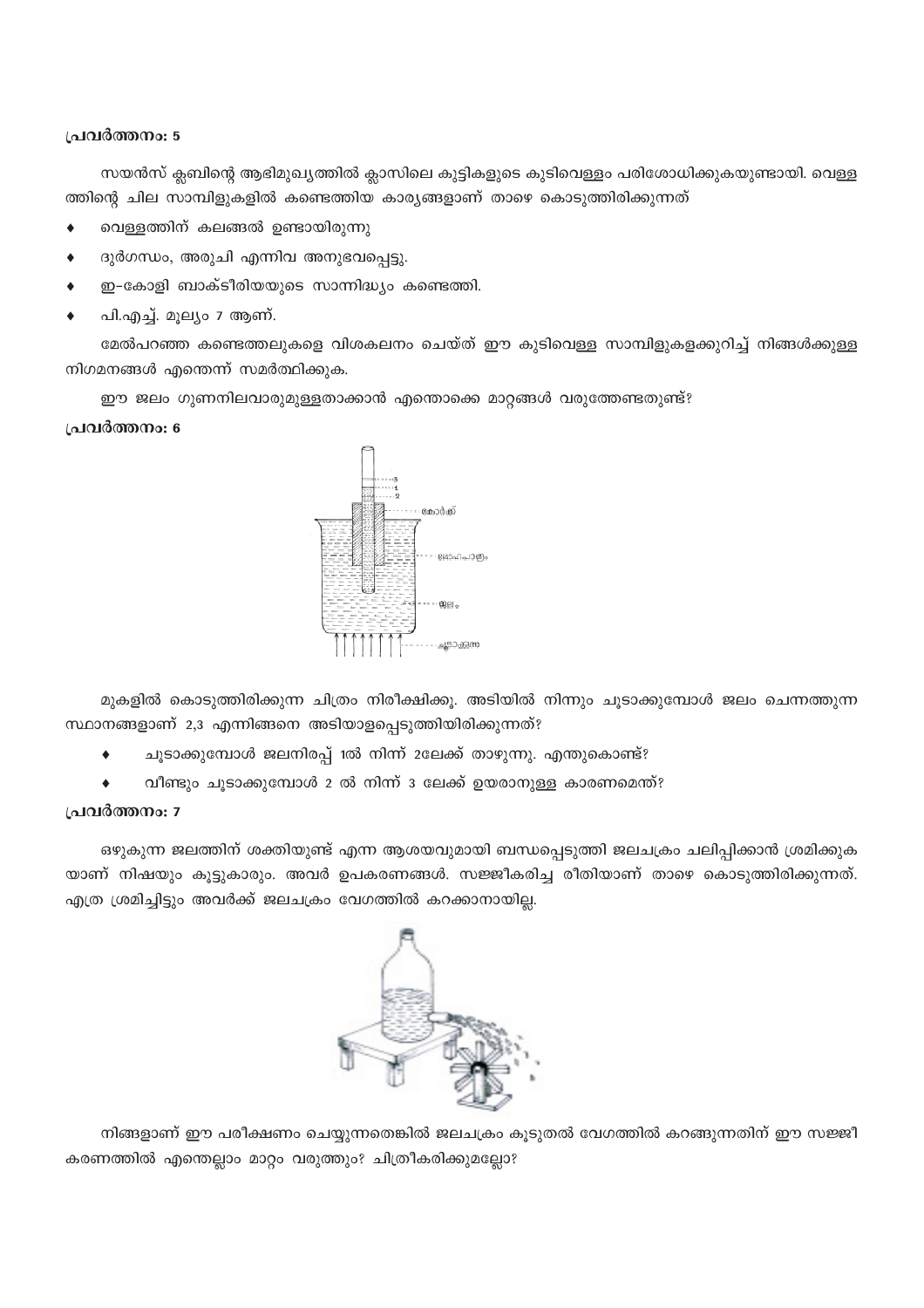# **UNIT TEST - 2011-12**

# **Basic Science - Question Bank**

#### മേഖല: വർഗ്ഗീകരണം പ്രവർത്തനം: 1

വിളവ് വർദ്ധിപ്പിക്കുവാൻ ഉപയോഗിക്കുന്ന പല പദാർത്ഥങ്ങളും ശരീരത്തിന് ഹാനികരമാണെന്ന് നമുക്കറി യാം. എന്നാൽ ശരീരത്തിന് ഹാനികരമല്ലാത്ത പദാർത്ഥങ്ങൾ ഉപയോഗിച്ചും വിളവ് വർദ്ധിപ്പിക്കാം. കൂടാതെ ആരോഗ്യവും സംരക്ഷിക്കാം. ഇതിനനുസൃതമായി താഴെ പറയുന്നവയെ കൂട്ടങ്ങളാക്കാമോ?

- ഏത് മാനദണ്ഡത്തിന്റെ അടിസ്ഥാനത്തിലാണ് കൂട്ടങ്ങളാക്കിയത്?  $\blacktriangle$
- കൂട്ടങ്ങളുടെ സവിശേഷതകൾ എന്തൊക്കെയാണ്?  $\blacktriangle$
- ഏത് കൂട്ടമാണ് അഭികാമ്യം? എന്തുകൊണ്ട്?

<u>്</u>ചാണകം, അമോണിയം സൾഫേറ്റ്, മണ്ണിര കമ്പോസ്റ്റ്, യൂറിയ, സ്ലറി, പൊട്ടാഷ്, വെർമി വാഷ്, ജീവികളുടെ വിസർജ്യങ്ങൾ, NPK മിശ്രിതം.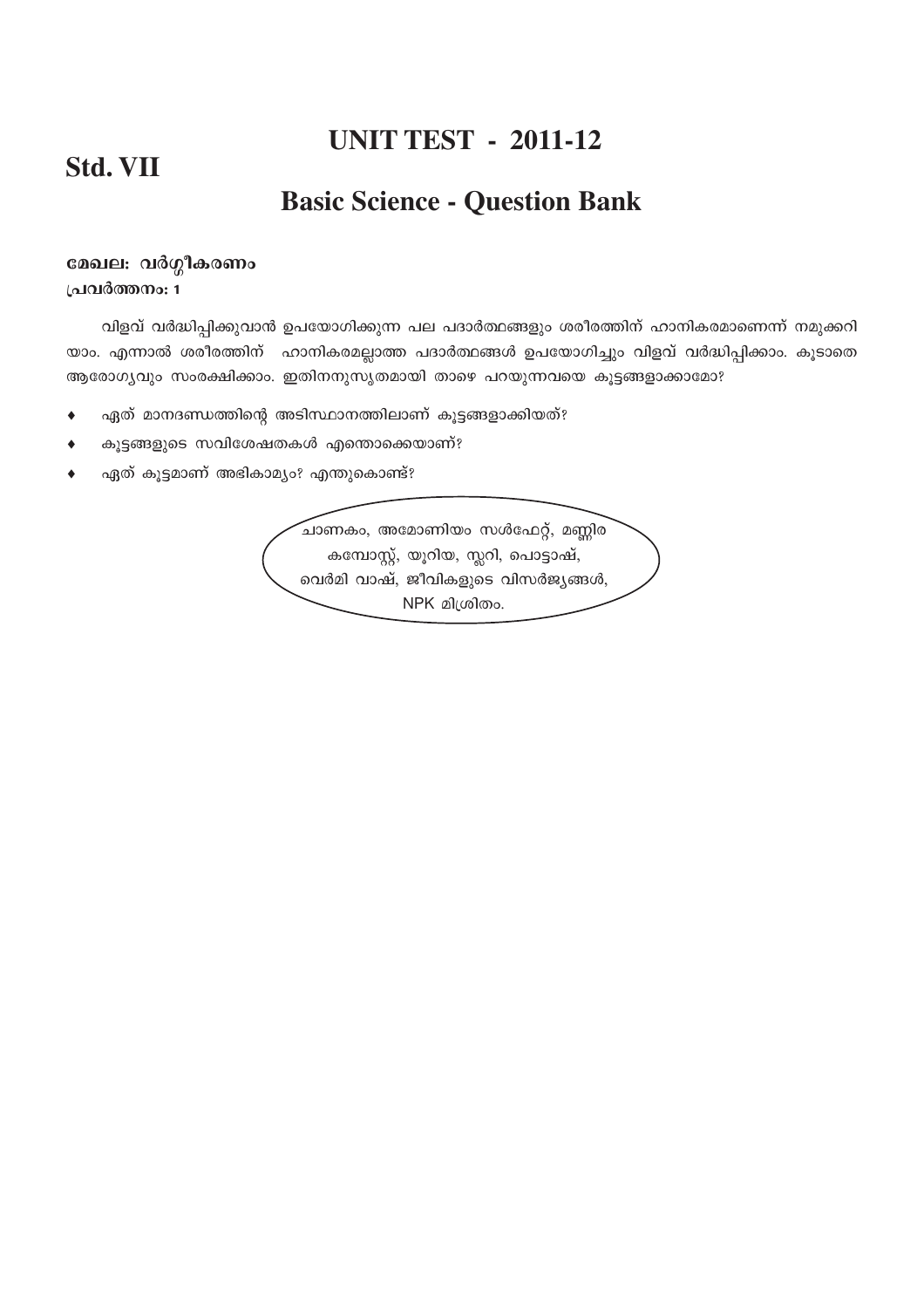### **UNIT TEST - 2011-12**

# **Basic Science - Question Bank**

#### മേഖല: പ്രവചിക്കൽ **{പവർത്തനം: 1**

ബാഷ്പീകരണം നിത്യജീവിതത്തിൽ ചെലുത്തുന്ന സ്വാധീനം നിങ്ങൾക്ക് അറിയാമല്ലോ? പ്രകൃതിയിൽ ബാഷ്പീകരണ പ്രക്രിയ നടക്കുന്നില്ലെങ്കിൽ എന്തൊക്കെ മാറ്റങ്ങളായിരിക്കും സംഭവിക്കുക?

#### **പ്രവർത്തനം**: 2

ശുദ്ധജലസംരക്ഷത്തിന്റെ ആവശ്യകത മനസ്സിലാക്കിയിട്ടും മനുഷ്യൻ ഇന്നും ജലമലിനീകരണം ഒഴിവാക്കാനോ ജലം സംരക്ഷിക്കാനോ താല്പര്യം കാണിക്കുന്നില്ല. ഈ അവസ്ഥ തുടർന്നാൽ ഭാവിയിൽ ഇതിന്റെ പരിണിത ഫലങ്ങൾ എന്തൊക്കെയായിരിക്കും?

#### **പ്രവർത്തനം**: 3

വാതകങ്ങളിലെയും ദ്രാവകങ്ങളിലെയും സംവഹനപ്രവാഹത്തെക്കുറിച്ച് മനസ്സിലാക്കിയല്ലോ? ഈ സംവ ഹനപ്രവാഹങ്ങൾ പ്രകൃതിയിൽ നടക്കുന്നില്ല എങ്കിൽ എന്തെല്ലാം മാറ്റങ്ങളാണുണ്ടാകുക?

#### **പ്രവർത്തനം**: 4

എൻഡോസൾഫാൻ പോലുള്ള രാസകീടനാശിനികളുടെ ഭീകരമുഖം ഉൾക്കൊണ്ട് ജൈവവളങ്ങളും ജൈവ കീടനാശിനികളും മാത്രം ഉപയോഗിച്ച് കൃഷി നടത്തിയാൽ എന്തൊക്കെമാറ്റങ്ങളാണ് സംഭവിക്കുക?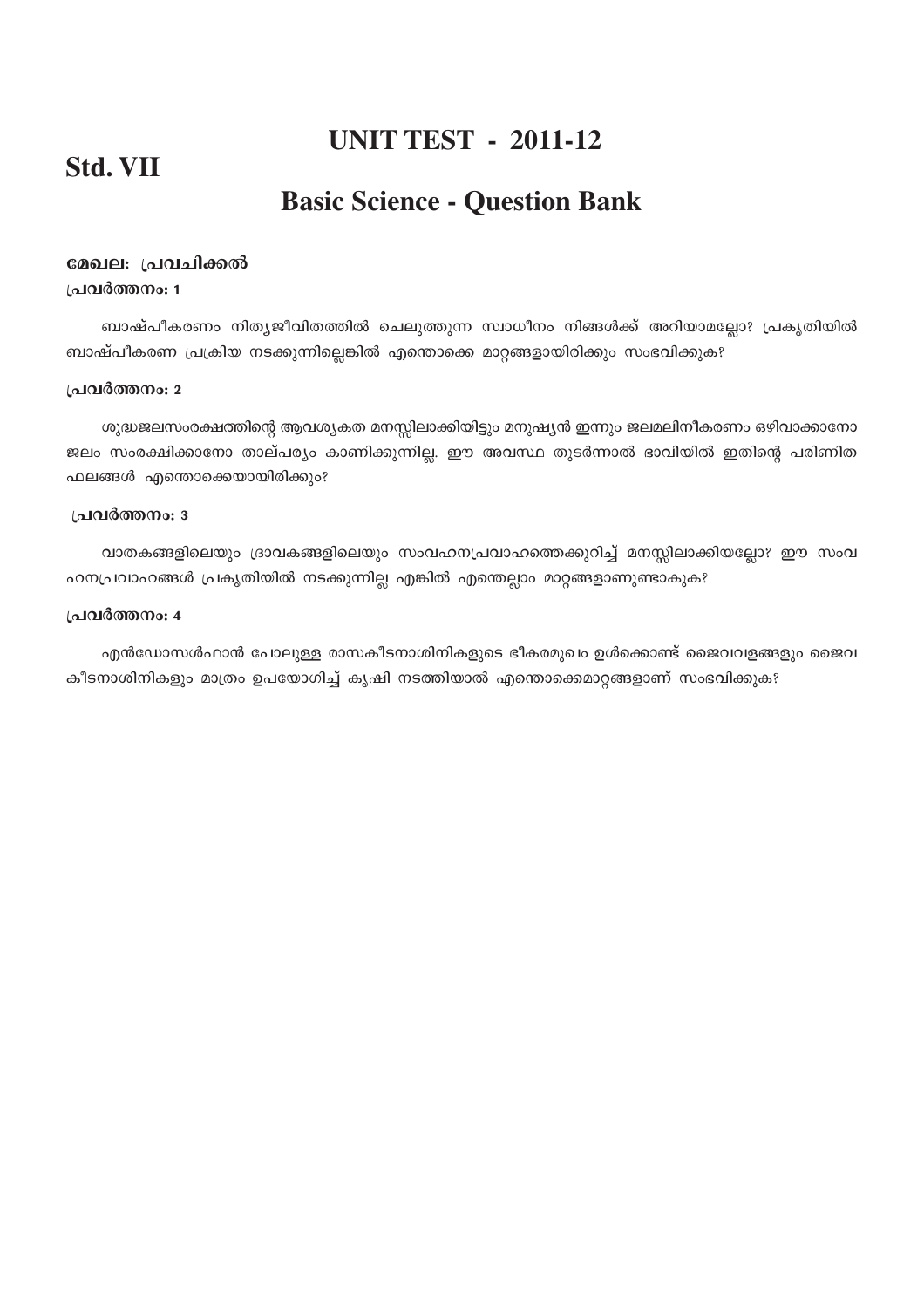## **UNIT TEST - 2011-12**

# **Basic Science - Question Bank**

#### മേഖല: ആശയവിനിമയം ം ഥരിത്തനം: 1

'പച്ചയാം വിരിപ്പ്' എന്ന പാഠഭാഗത്തെ പ്രവർത്തനങ്ങൾക്ക് ശേഷം കൃഷിയുടെ ആവശ്യകത തിരിച്ചറിഞ്ഞ ഏഴാം ക്ലാസിലെ കുട്ടികൾ അവരുടെ വീടുകളിലും സ്കൂളിലും മെച്ചപ്പെട്ട കൃഷി നടത്താൻ തീരുമാനിച്ചു. കാർഷിക ക്ലബ്ബ് സെക്രട്ടറി എന്ന നിലയിൽ നിങ്ങൾ അവരെ എങ്ങനെ ബോധവൽക്കരിക്കും? നിങ്ങൾ ഏത് ഉപാധി സ്വീക രിക്കും?

എന്തെല്ലാം ശാസ്ത്രീയ നിർദ്ദേശങ്ങൾ നിങ്ങൾക്ക് നൽകാൻ സാധിക്കും?

#### പ്രവർത്തനം: 2

ഇനിയൊരു ലോകമഹായുദ്ധമുണ്ടായാൽ അത് ജലത്തിന് വേണ്ടിയായിരിക്കുമെന്നാണ് വിദഗ്ധരുടെ അഭി പ്രായം. ഇത്രയും അമൂല്യമായ ജലം സംരക്ഷിക്കപ്പെടേണ്ടതല്ലേ?

ഇതിന്റെ പ്രാധാന്യം മനസ്സിലാക്കി സമൂഹത്തെ ബോധവൽക്കരിക്കാൻ നിങ്ങൾ ഏത് മാർഗം സ്വീകരിക്കും? എന്തെല്ലാം ശാസ്ത്രീയ നിർദ്ദേശങ്ങളാണ് നിങ്ങൾക്ക് നൽകാനുള്ളത്?

#### പ്രവർത്തനം: 3

കേരളത്തിലെ തീരപ്രദേശങ്ങളിൽ മഞ്ഞപ്പിത്തം, കോളറ എന്നിവ പടർന്നു പിടിക്കുന്നു.

മേൽപറഞ്ഞ പത്രവാർത്ത ശ്രദ്ധിച്ചുവല്ലോ?

ജലമലിനീകരണം ഒട്ടനവധി രോഗങ്ങൾക്കും സാമൂഹിക പ്രശ്നങ്ങൾക്കും കാരണമാകുന്നുവെന്ന് നിങ്ങൾക്ക് അറിയാമല്ലോ? ജലമലിനീകരണം ഒഴിവാക്കാൻ നിങ്ങളുടെ പ്രദേശത്ത് എന്ത് ബോധവൽക്കരണ പ്രവർത്തനം നടത്താൻ കഴിയും?

ജലമലിനീകരണം ഒഴിവാക്കൽ എന്തെല്ലാം കാര്യങ്ങളാണ് നിർദ്ദേശിക്കാനുള്ളത്?

നിങ്ങൾ സ്വീകരിച്ച ഉപാധി തയ്യാറാക്കുക.

#### പ്രവർത്തനം: 4

ഏഴാം ക്ലാസിലെ കുട്ടികൾ ജലചക്രവും മിനിമോട്ടോറും ഉപയോഗിച്ച് എൽ. ഇ. ഡി ബൾബ് കത്തിച്ചുവെന്ന വാർത്ത സയൻസ് കുടുംബാംഗങ്ങളെ ആവേശം കൊള്ളിച്ചു. അവർ ആ പ്രവർത്തനമൊന്ന് വിശദമാക്കാൻ ആവ ശ്യപ്പെട്ടാൽ നിങ്ങൾ അതിനായി ഏതെല്ലാം മാർഗങ്ങൾ തെരഞ്ഞെടുക്കും?

- $\star$  എന്തെല്ലാം കാര്യങ്ങളാണ് നിങ്ങൾ വിശദീകരിക്കുക.
- $\star$  ഈ പ്രവർത്തനത്തിലെ ശാസ്ത്രീയതത്വവും വിശദമാക്കുമല്ലോ.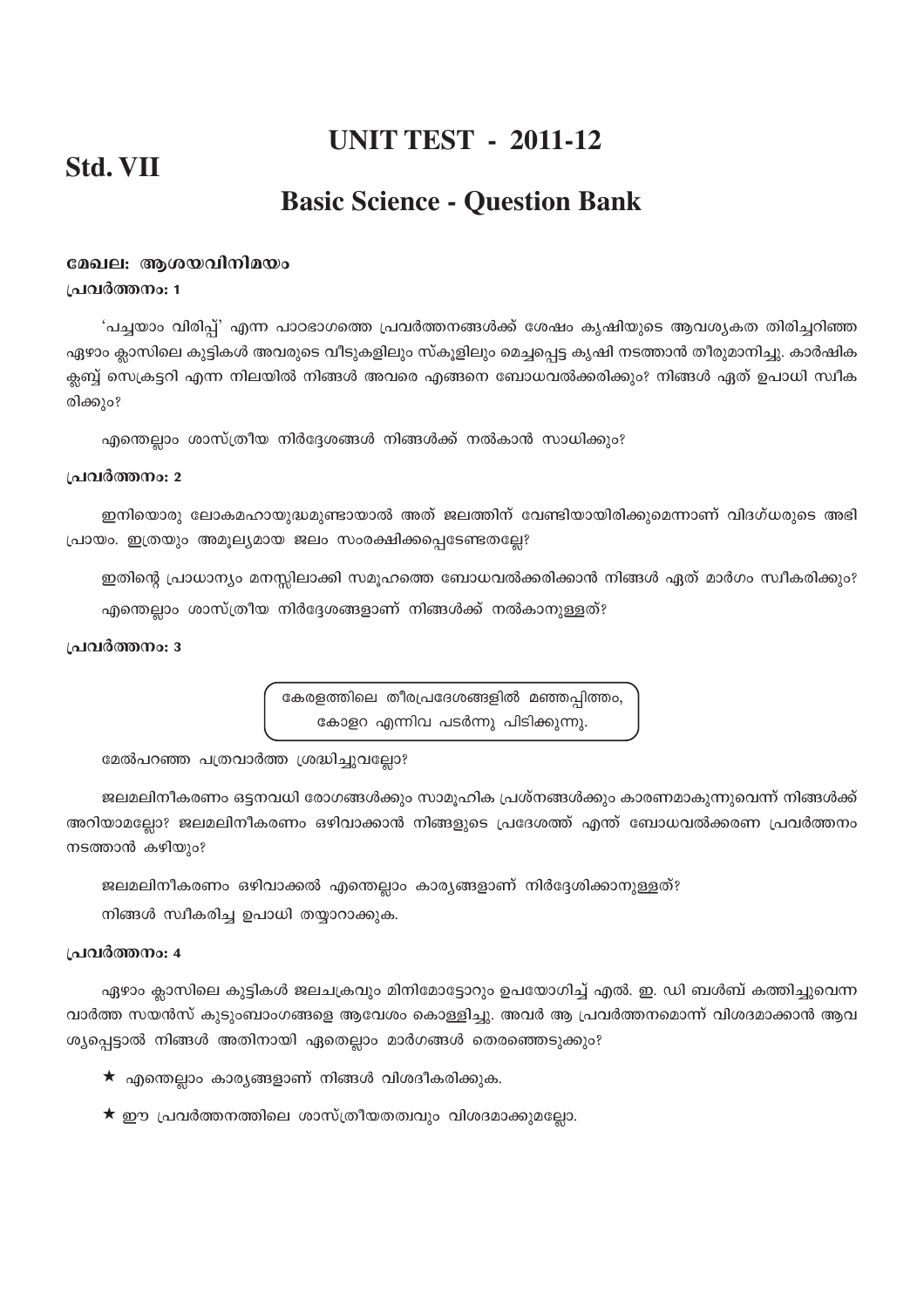# **UNIT TEST - 2011-12**

## **Basic Science - Question Bank**

#### മേഖല: ചോദ്യം ഉന്നയിക്കൽ പ്രവർത്തനം: 1

നമ്മുടെ നാട്ടിലെ കാർഷിക ഗവേഷണ സ്ഥാപനങ്ങളുടെ സേവനം വേണ്ടത്രെ പ്രയോജനപ്പെടുത്തുന്നില്ല. എന്ന് മനസ്സിലാക്കിയ ഏഴാം ക്ലാസിലെ കുട്ടികൾ കാർഷിക ഗവേഷണ സ്ഥാപനങ്ങളെക്കുറിച്ചും, അവയുടെ പ്രവർത്തനങ്ങളെക്കുറിച്ചും അറിയുന്നതിനായി കൃഷി ഓഫീസറുമായി അഭിമുഖം നടത്താൻ തീരുമാനിച്ചു. ഇങ്ങനെ ഒരു അഭിമുഖം നടത്താൻ അവസരം ലഭിച്ചാൽ നിങ്ങൾ ചോദിക്കാനാഗ്രഹിക്കുന്ന ചോദ്യങ്ങൾ ഏതെല്ലാമായി രിക്കും?

#### പ്രവർത്തനം: 2

നാം സംരക്ഷിക്കേണ്ട ജലം എന്ന പാഠഭാഗവുമായി ബന്ധപ്പെട്ട് മഴവെള്ളം മണ്ണിലേക്ക് ഇറങ്ങേണ്ടതിന്റെ ആവശ്യകത മനസ്സിലാക്കിയല്ലോ? നിങ്ങളുടെ പ്രദേശത്ത് ഇതിനായി സ്വീകരിച്ചിരിക്കുന്ന വിവിധ മാർഗങ്ങൾ കണ്ടെത്താൻ ഒരു സർവ്വെ നടത്തുകയാണെങ്കിൽ എന്തൊക്കെ ചോദ്യങ്ങളായിരിക്കും നിങ്ങൾ അതിനായി തയ്യാ റാക്കുക.

#### പ്രവർത്തനം: 3

ശാസ്ത്രം സാമൂഹിക നന്മക്ക് എന്ന ലക്ഷ്യത്തിലൂന്നി കുടിവെള്ളത്തിന്റെ ഗുണനിലവാരം ഉറപ്പാക്കുക എന്നത് . ഈ വർഷത്തെ ഒരു പ്രധാന പ്രവർത്തനമാണല്ലോ. ഇതിന്റെ ഭാഗമായി ജലമലിനീകരണ കാരണങ്ങളെക്കുറിച്ചും ജല ശുദ്ധീകരണ മാർഗ്ഗങ്ങളെക്കുറിച്ചും കൂടുതൽ അറിയുന്നതിനായി ജലപരിശോധനകേന്ദ്രത്തിലെ ഓഫീസറു മായി നടത്തുന്ന അഭിമുഖത്തിലേക്ക് അനുയോജ്യമായ ഒരു ചോദ്യാവലി തയ്യാറാക്കാമോ.

#### പ്രവർത്തനം: 4

സ്കൂളിലെ പച്ചക്കറികൃഷി ഊർജ്ജിതപ്പെടുത്താൻ കാർഷിക ക്ലബ് തീരുമാനിച്ചു. ജൈവ ഘടനയ്ക്കു മാറ്റം വരാതെ മണ്ണിന്റെ ഫലപുഷ്ഠി വർദ്ധിപ്പിക്കാനുള്ള മാർഗങ്ങളെക്കുറിച്ചറിയാൻ കൃഷി ഓഫീസറുമായി ഒരു അഭി മുഖം നടത്താൻ തീരുമാനിച്ചാൽ അദ്ദേഹത്തിനോട് നിങ്ങൾ എന്തെല്ലാം ചോദ്യങ്ങളായിരിക്കും ചോദിക്കുക.

#### പ്രവർത്തനം: 5

വിളവ് മെച്ചപെടുത്താൻ ഗുണമേന്മയുള്ള വിത്തിനങ്ങളുടെയും നടീൽ വസ്തുക്കളുടെയും പ്രധാന്യം മനസ്സി ലായല്ലോ? ഇതിനെപറ്റി കൂടുതൽ അറിയാൻ നിങ്ങൾ ഒരു കാർഷിക ഗവേഷകനെ സമീപിക്കുകയാണെങ്കിൽ എന്തെല്ലാം ചോദ്യങ്ങളായിരിക്കും ചോദിക്കുക.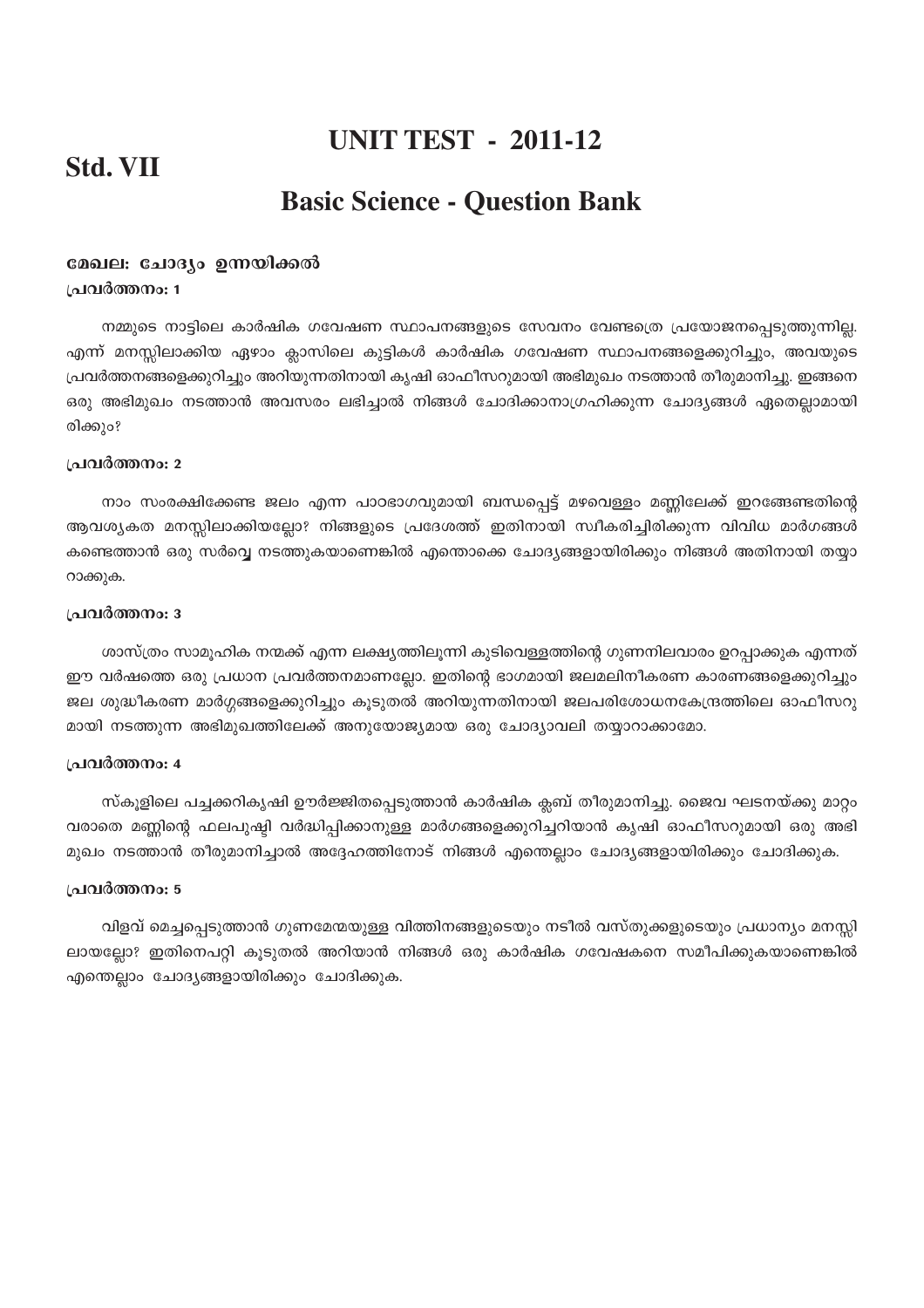# **UNIT TEST - 2011-12**

# **Basic Science - Question Bank**

#### മേഖല: അറിവിന്റെ പ്രയോഗം

**(പവർത്തനം: 1** 

കാഞ്ഞിരപ്പുഴ പൂഞ്ചോലയിൽ ഉരുൾപൊട്ടി. ലക്ഷങ്ങളുടെ കൃഷി നാശം



ഭകരളത്തിൽ 18 ഇടങ്ങളിൽ ഉരുൾപൊട്ടി.

പത്രവാർത്തകൾ വായിച്ചു ശില്പയ്ക്കുണ്ടായ സംശയങ്ങളാണ് താഴെ കൊടുത്തിരിക്കുന്നത്.

- ഉരുൾപൊട്ടലിന് കാരണമാകുന്ന സാഹചര്യങ്ങൾ ഏതെല്ലാമാണ്?
- ഉരുൾപൊട്ടലിനെ പ്രതിരോധിയ്ക്കാൻ മാർഗങ്ങളൊന്നുമില്ലേ? ഉണ്ടെങ്കിൽ ഏവ?
- മനുഷ്യന്റെ ഇടപെടലുകൾ ഉരുൾപൊട്ടലിനെ സ്വാധീനിക്കുന്നുണ്ടോ?

ശില്പയുടെ സംശയങ്ങൾക്ക് നിങ്ങൾ എന്ത് മറുപടിയാണ് നൽകുക?

#### **പ്രവർത്തനം**: 2

ജലശുദ്ധീകരണത്തിനായി ക്ലാസിൽ പ്രദർശിപ്പിച്ച മുച്ചട്ടിയരിപ്പയിലെ സംവിധാനങ്ങൾ നിരീക്ഷിച്ച അസ്ലമിന ഉണ്ടായ സംശയങ്ങൾ താഴെ കൊടുത്തിരിക്കുന്നു.

- ചരൽ, മണൽ, കരി തുടങ്ങിയ പദാർത്ഥങ്ങൾക്ക് ജലശുദ്ധീകരണത്തിലുള്ള പങ്കെന്ത്?
- മുച്ചട്ടിയരിപ്പ, തെളിയൂറ്റൽ എന്നീ പരമ്പരാഗത ശുദ്ധീകരണരീതികൾക്ക് പുറമെ ഏതെല്ലാം ആധുനിക രീതികളാണുള്ളത്?
- അസ്ലമിന്റെ ഈ സംശയങ്ങൾക്ക് നിങ്ങൾ എന്ത് വിശദീകരണമാണ് നൽകുക.

#### **പ്രവർത്തനം: 3**

വിനോദയാത്രയ്ക്കിടെ തനിക്കുലഭിച്ച ഒരു സസ്യത്തെക്കുറിച്ച് കൂടുതൽ അറിയുന്നതിനായി കാർഷികഗവേ ഷണകേന്ദ്രത്തിലെത്തിയ അരുണിന് അത് ഒരു അപൂർവ ഇനം ഓർക്കിഡാണെന്ന് മനസിലായി. ഇതിന്റെ അനേകം തൈകൾ ആവശ്യപ്പെട്ട അരുണിന് ഇവ ലഭ്യമാക്കാൻ ഗവേഷകൻ ഏത് രീതിയായിരിക്കും സ്വീകരിക്കുക?

- ♦ ഈ രീതിയിലൂടെ എങ്ങനെയാണ് ചെടികൾ ഉൽപാദിപ്പിക്കുന്നത്?
- ഈ രീതിയുടെ മേന്മകൾ എന്തൊക്കെയാണ്?
- നല്ല നടീൽ വസ്തുക്കൾ ഉല്പാദിപ്പിക്കാനുള്ള മറ്റ് ഫലപ്രദമായ മാർഗങ്ങൾ ഏതൊക്കെയാണ്?

#### **പ്രവർത്തനം:** 4

മികച്ച വിത്തുകൾ തെരഞ്ഞെടുത്ത് കൃഷി ചെയ്തിട്ടും അവിനാശിനും കൂട്ടുകാർക്കും മെച്ചപ്പെട്ട വിളവു ലഭി ച്ചില്ല. മികച്ച വിളവ് ലഭിക്കാൻ മറ്റ് ഏതെല്ലാം കാര്യങ്ങൾ കൂടി ശ്രദ്ധിക്കേണ്ടതുണ്ട്?

നിങ്ങൾക്ക് അവരെ സഹായിക്കാമോ?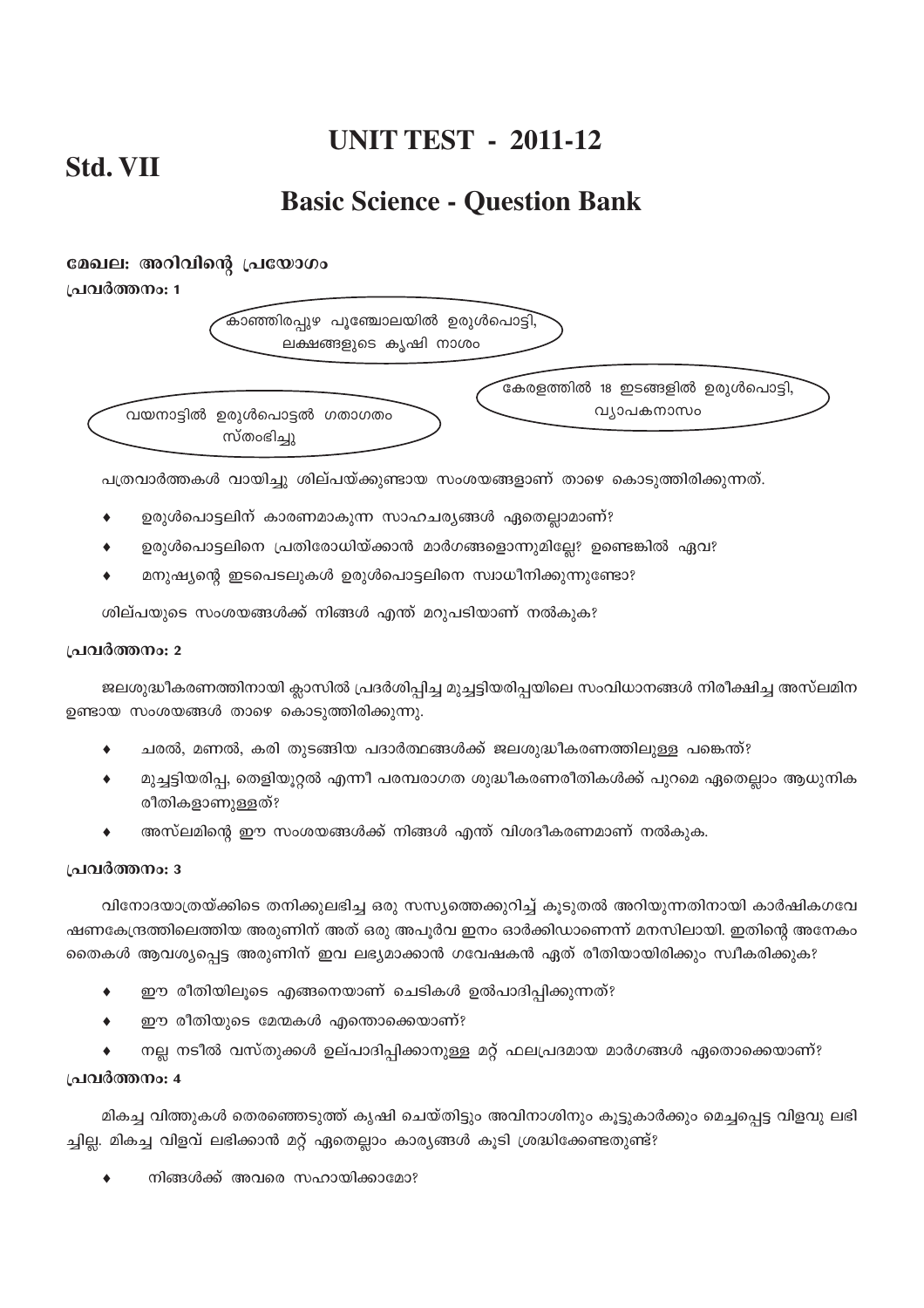#### പ്രവർത്തനം: 5

അരുണിന് ചുവന്ന മുസാന്തച്ചെടി നല്ല ഇഷ്ടമാണ്. എല്ലാ മഴക്കാലങ്ങളിലും കിട്ടുന്ന സ്ഥലങ്ങളിൽ നിന്ന് കമ്പ് കൊണ്ടുവന്ന് നട്ടിട്ടും ഒന്നും തന്നെ വളർത്തിയെടുക്കാൻ കഴിഞ്ഞിട്ടില്ല. ഇതുകൊണ്ട് വിഷമിക്കുന്ന അരു ണിനെ നിങ്ങൾക്ക് സഹായിക്കാമോ?

- അത് എങ്ങനെ വളർത്തിയെടുക്കാമെന്നും അരുണിന് വിശദീകരിച്ചു കൊടുക്കാമോ?  $\ddot{\bullet}$
- ഈ രീതി തെരഞ്ഞെടുക്കാനുള്ള കാരണമെന്ത്?  $\bullet$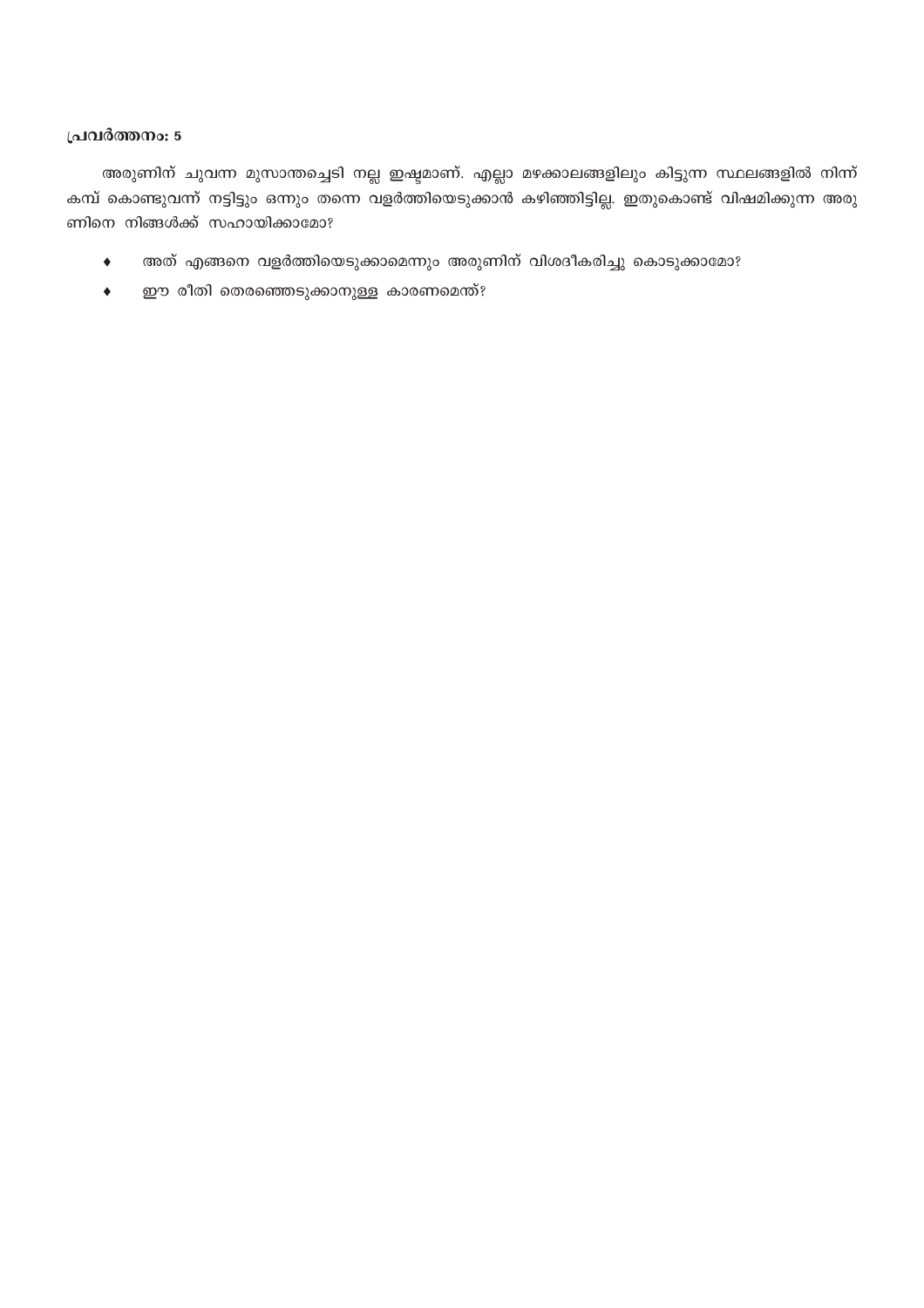# **UNIT TEST - 2011-12**

# **Std. VII**

# **Basic Science - Question Bank**

#### ്രമഖല: മനോചിത്രങ്ങൾ രൂപീകരിക്കൽ / പരീക്ഷണത്തിൽ രൂപകല്പന ചെയ്യൽ **{പവർത്തനം: 1**

പകർച്ച വ്യാധികൾ തടയുന്നതിന് ജലശുദ്ധീകരണം അനിവാര്യമാണെന്ന് ബോധ്യപ്പെട്ടുവല്ലോ. എങ്കിൽ നിങ്ങളുടെ വാട്ടർ ടാങ്കിലെ ജലം ശുദ്ധീകരിക്കാനുള്ള ഒരു സംവിധാനം രുപകല്പനചെയ്യാമോ?

#### **{പവർത്തനം: 2**

ജില്ലയുടെ ചില ഭാഗങ്ങളിൽ കോളറയും മഞ്ഞപ്പിത്തവും പടർന്ന ുപിടിക്കുന്നതിനാൽ ജനങ്ങൾ മുൻകരുതൽ നടപടി സ്വീകരിക്ക ണമെന്ന്. ജില്ലാ മെഡിക്കൽ ഓഫീസർ നിർദ്ദേശിച്ചു. കുടിക്കാൻ തിളപ്പിച്ചാറിയ വെള്ളവും ഭക്ഷണം പാകംചെയ്യാൻ ശുദ്ധജലം <mark>മാത്രമേ ഉപയോഗിക്കാവൂ</mark>.

പത്രവാർത്തയിൽ നിന്നും ശുദ്ധജലത്തിന്റെ അഭാവമാണ് മേൽപറഞ്ഞ രോഗങ്ങൾക്ക് കാരണമെന്ന് മനസ്സി ലായല്ലോ? മുച്ചട്ടിയരിപ്പ ഉപയോഗിച്ച് ജലം ശുദ്ധീകരിക്കാൻ നിങ്ങൾ പഠിച്ചിട്ടുണ്ടല്ലോ? ഈ തത്വം ഉപയോഗിച്ച്  $[$ പകൃതിയിൽ എളുപ്പം ലഭ്യമാകുന്നതും ചിലവുകുറഞ്ഞതുമായ രീതിയിൽ ജലം ശുദ്ധീകരിക്കുന്നതിനുള്ള ഒരു ഉപകരണം സംവിധാനം ചെയ്യുക.

#### **പ്രവർത്തനം**: 3

വാതകങ്ങളിലെ സംവഹനം കാണിക്കാൻ അനുയോജ്യമായ ഒരു പരീക്ഷണം രൂപകല്പന ചെയ്യാമോ?

#### **{]h¿Ø\w: 4**

കടൽജലത്തിൽ നിന്നും ശുദ്ധജലം വേർതിരിച്ചെടുക്കുന്ന സ്വേദനം എന്ന രീതി വളരെ ചെലവേറിയതാ ണല്ലോ? ചെലവുകുറഞ്ഞരീതിയിൽ സ്വേദനം നടത്താനുള്ള ഒരു ഉപകരണം രൂപകല്പന ചെയ്യാമോ?